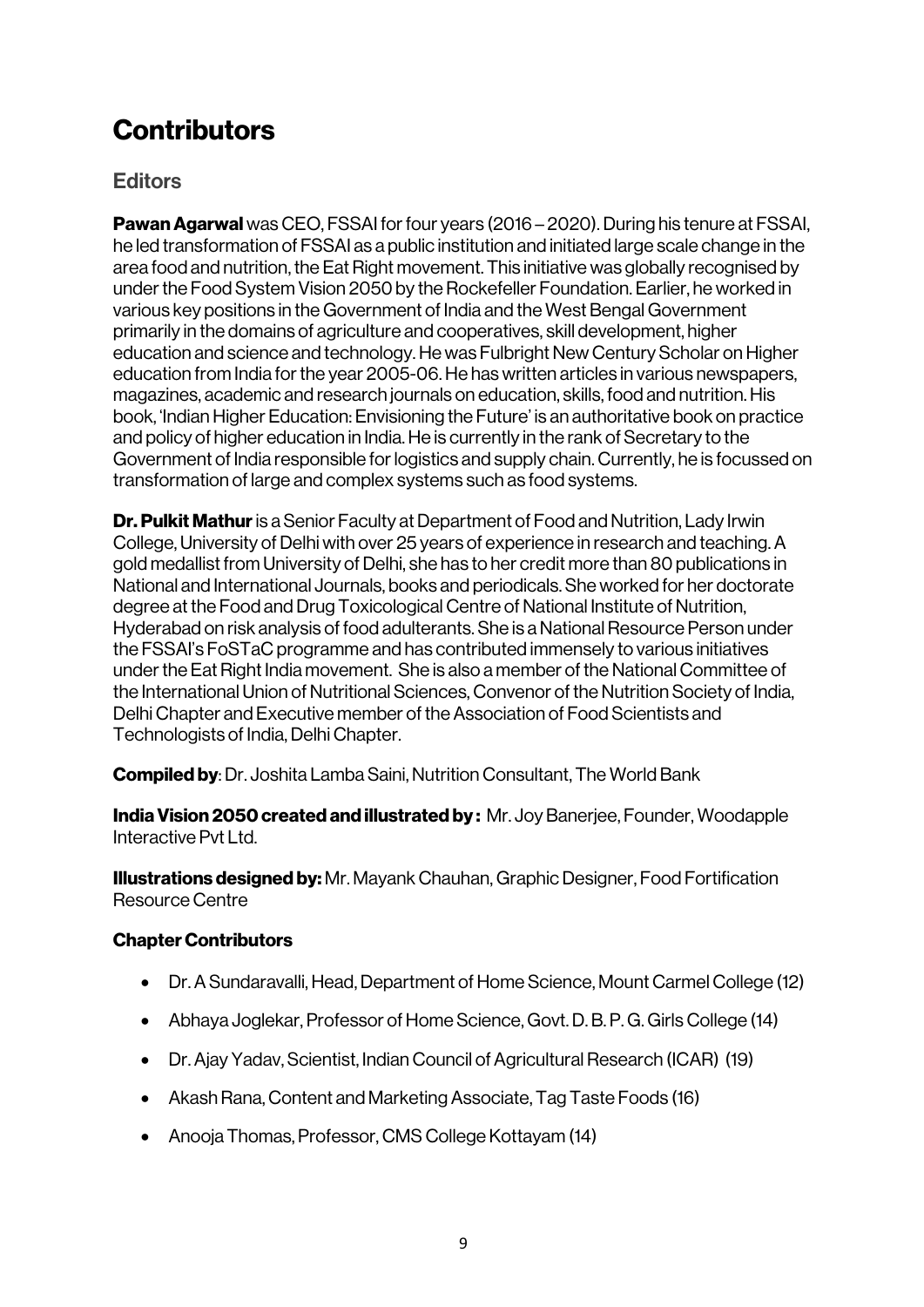- Amita Singh, Consultant in nutrition and dietetics, National Hospital, Raj Bhavan, Honorary Consultant Women and Child Welfare department. (15)
- Areeb Irshad, Guest Faculty, Gautam Buddha University (5, 21)
- Arun Sharma, Consultant, Food Safety and Standards Authority of India (10)
- Arpana Indoria, Research Scholar, Department of Home Science, University of Rajasthan (12)
- Dr. Ashutosh Upadhyay, Professor, National Institute of Food Technology Entrepreneurship and Management (18, 19)
- Dr. Bani Aeri, Assistant Professor, Institute of Home Economics, University of Delhi (13)
- Bhavna Vaid, Associate Professor, MVM Science and Home Science College, Rajkot (15)
- Ghazala Matin, Faculty Lecturer, Ranchi Women`s College (12)
- Hina Usmani, PhD Scholar, AIIMS Rishikesh (6)
- Dr. Jagmeet Madan, Principal and Professor-Department of Food Nutrition and Dietetics at Sir Vithaldas Thackersey College of Home Science (13, 14, 15)
- Dr. Joshita Lamba Saini, Nutrition Consultant, The World Bank (13, 15, 16)
- Dr. Latha Sashi, Chief Nutritionist and HOD, Fernandez Hospital, Hyderabad (12)
- Manasi Trivedi, Consultant, World Food Programme (5,12)
- Meenakshi Bajaj, Dietician, Tamil Nadu Govt. Multi Super Specialty Hospital, Chennai (15)
- Dr Molshree Rathore, Nutrition Consultant, UNICEF (12)
- Dr. N. Bhaskar, Advisor, Food Safety and Standards Authority of India (11)
- Namrata Manyal, Clinical Nutritionist & Founder at UnDiet, Jaipur (14)
- Naaznin Husein, Director, Freedom Wellness Management (15)
- Dr. Neeraj, Associate Professor, National Institute of Food Technology Entrepreneurship and Management (18)
- Nidhi Agarwal, Executive, Marico Limited (8)
- Dr. Nimali Singh, Associate Professor, Department of Home Science, University of Rajasthan, Jaipur(14)
- Niti Desai, Dietician, Mumbai (13)
- Pawan Agarwal, Former CEO, FSSAI & Special Secretary (Logistics), Ministry of Commerce and Industry, Govt of India (1, 3,4)